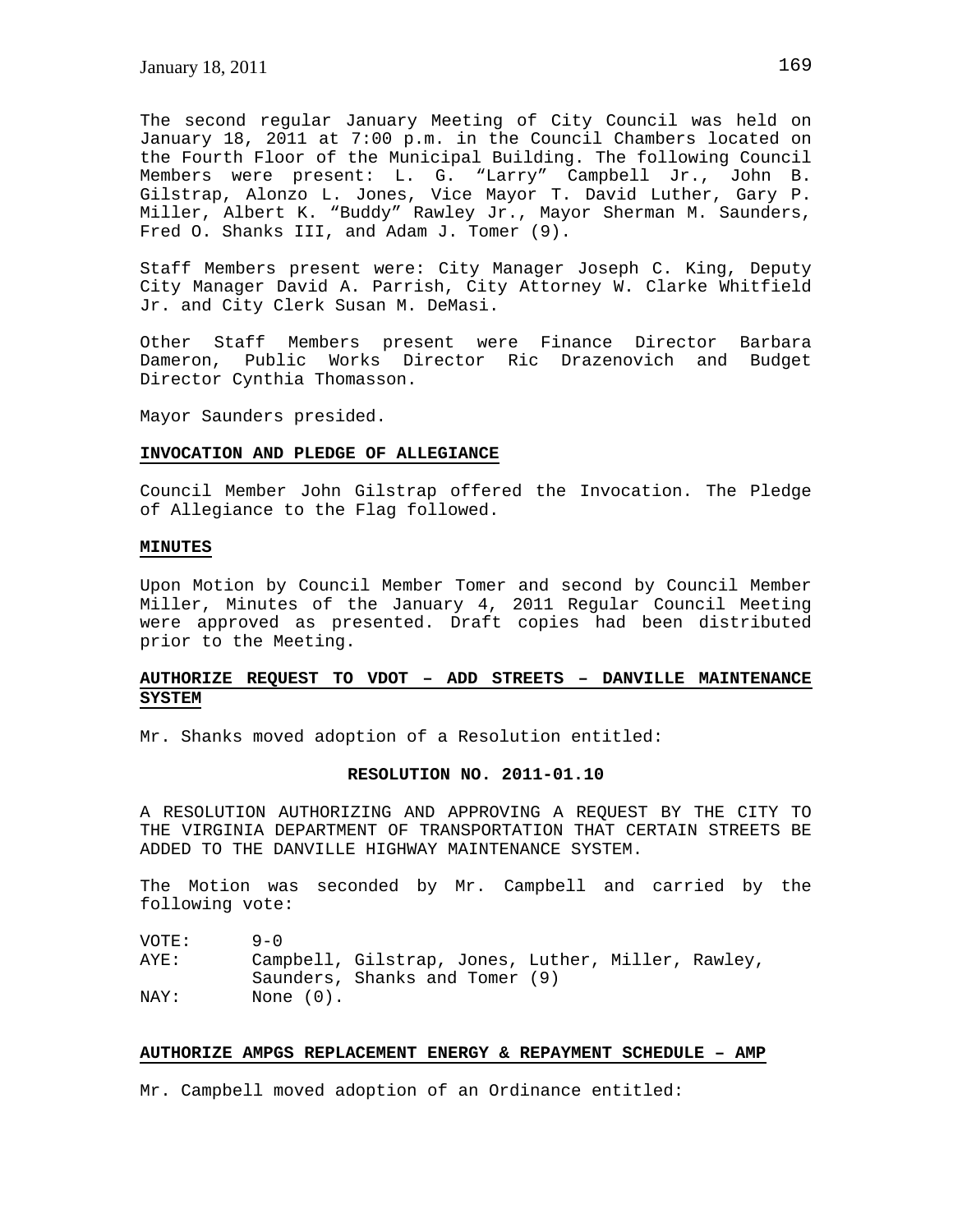## **ORDINANCE NO. 2011-01.05**

AN ORDINANCE AUTHORIZING THE EXECUTION OF AN AMPGS REPLACMENT ENERGY AND PREPAYMENT SCHEDULE WITH AMERICAN MUNICIPAL POWER, INC.

The Motion was seconded by Council Member Rawley and carried by the following vote:

VOTE: 9-0<br>AYE: Cami Campbell, Gilstrap, Jones, Luther, Miller, Rawley, Saunders, Shanks and Tomer (9) NAY: None (0).

### **REMOVE BRANTLEY STEAM PLANT DAM**

Dr. Miller moved adoption of a Resolution entitled:

## **RESOLUTION 2011-01.11**

A RESOLUTION AUTHORIZING THE REMOVAL OF THE BRANTLEY STEAM PLANT DAM LOCATED ON THE DAN RIVER AT LONGITUDE 79° 22' 38.26" AND LATITUDE 36° 34' 36.16" ADJACENT TO THE DAN DANIEL MEMORIAL PARK.

Council Member Gilstrap seconded the Motion.

Public Works Director Ric Drazenovich reported the total cost of removal of the Dam would be approximately \$79,330.00 which included a \$15,000.00 contingency. The City has applied for a grant with American Rivers for half of the cost of removal; American Rivers has requested additional information from the City. The City's portion of the cost would be approximately \$36,000.00 which would cover staff time, costs for testing and permits, and engineering plans for removal.

The Resolution was adopted by the following vote:

| VOTE: | $9 - 0$                                            |  |  |  |
|-------|----------------------------------------------------|--|--|--|
| AYE:  | Campbell, Gilstrap, Jones, Luther, Miller, Rawley, |  |  |  |
|       | Saunders, Shanks and Tomer (9)                     |  |  |  |
| NAY:  | None (0).                                          |  |  |  |

#### **COMMUNICATIONS**

There were no communications from the City Manager, City Attorney or the City Clerk.

### **ROLL CALL**

Council Members thanked all who participated in this weekend's activities honoring Dr. Martin Luther King, Jr.